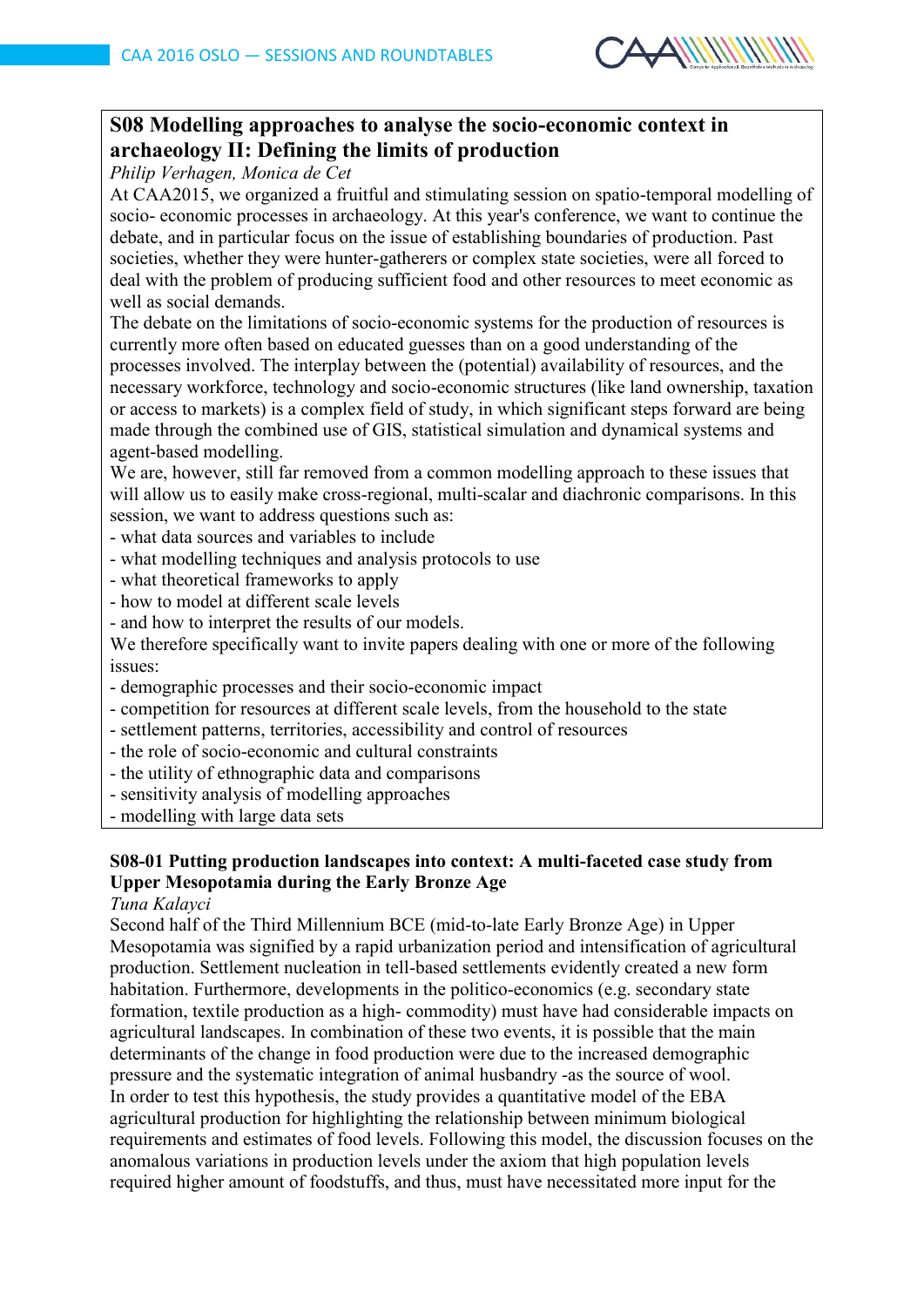

sustainment. Next, it evaluates these variations for different planting strategies (e.g. fallowing) so that a more realistic picture can be drawn. Finally, the model results are reassessed for its ethnographic corollaries for the issues of agricultural surplus, storage and social stratification.

# **S08-02 Quantifying change: An evolutionary approach to interpret the amphorae production in the Roman Empire**

### *Maria Coto-Sarmiento, Xavier Rubio-Campillo, José Remesal*

The aim of this study is to explore the dynamics of change in amphoric production within the Roman Empire. In particular, an evolutionary framework is applied to understand the mechanisms of changes in olive oil amphorae (Mesoudi 2015).

This analysis can be developed by the fact that we detect differences in the amphorae production through time that allow us to quantify the rates of change. One of the main challenges of this approach is the high level of uncertainty associated to the archaeological chronologies. In addition, this problem is combined with the lack of a formal framework to apply on the conventional techniques for the analysis of the amphorae dataset.

In order to achieve this goal the study uses a quantitative framework based on cultural evolution theory. It provides a set of methods that can be used to account these changes in the production of olive oil amphorae. In this context, it will be presented a research where this methodology has been used to show its capacity to detect the culture trajectories. In particular, our case study has been focused to understand the dynamics of change of olive oil amphora production found in Baetica (currently Andalusia) during the Roman Empire (1st-3rd century AD). Specifically phylogenetic approach has been applied to quantify the morphological distance between pottery assemblages in order to identify discontinuities in archaeological and historical sequences. The phylogenetic tree created with this method will then be used to explore rates of change detected in the amphorae. In particular, we want to identify if these changes were produced by cultural reasons as it may be economical, political and social changes.

The analysis explores how the framework provided by evolutionary archaeology can provide a useful base for understanding change in production processes using material culture. Finally, the results suggest that different factors can influence rate of change and thus different speeds can be identified with distinguishable patterns of social behaviour. [References]

Mesoudi, A. (2015) Cultural Evolution: A review of Theory, Finding and Controversies, Evolutionary biology

# **S08-03 Boundaries of agrarian production in the Bergisches Land in 1715 AD**

## *Irmela Herzog*

The boundaries of agrarian production for the Bergisches Land east of Cologne in 1715 AD can be deduced from historical sources including maps created in the years up to 1715 AD and modern topographic data. The historical maps indicate the settlement sizes ranging from mills and single farmsteads to towns with walls. The maps are complemented by images of the two towns in the study area and a text describing the economy of each administrative unit covered. According to this additional information, in 1715 AD the towns were quite small and the economy relied mostly on agriculture (oat, pigs, and cattle). This applies even to the town controlling a bridge of an important trade route. Moreover, the maps show a large proportion of today's settlements, hardly any additional settlement locations can be found in the maps created in 1848. For this reason it seems plausible to assume that the study area was nearly full in 1715 AD. Different approaches to allocate territories to the settlement locations shown on the 1715 AD maps are discussed, based both on straight-line and least-cost distances. For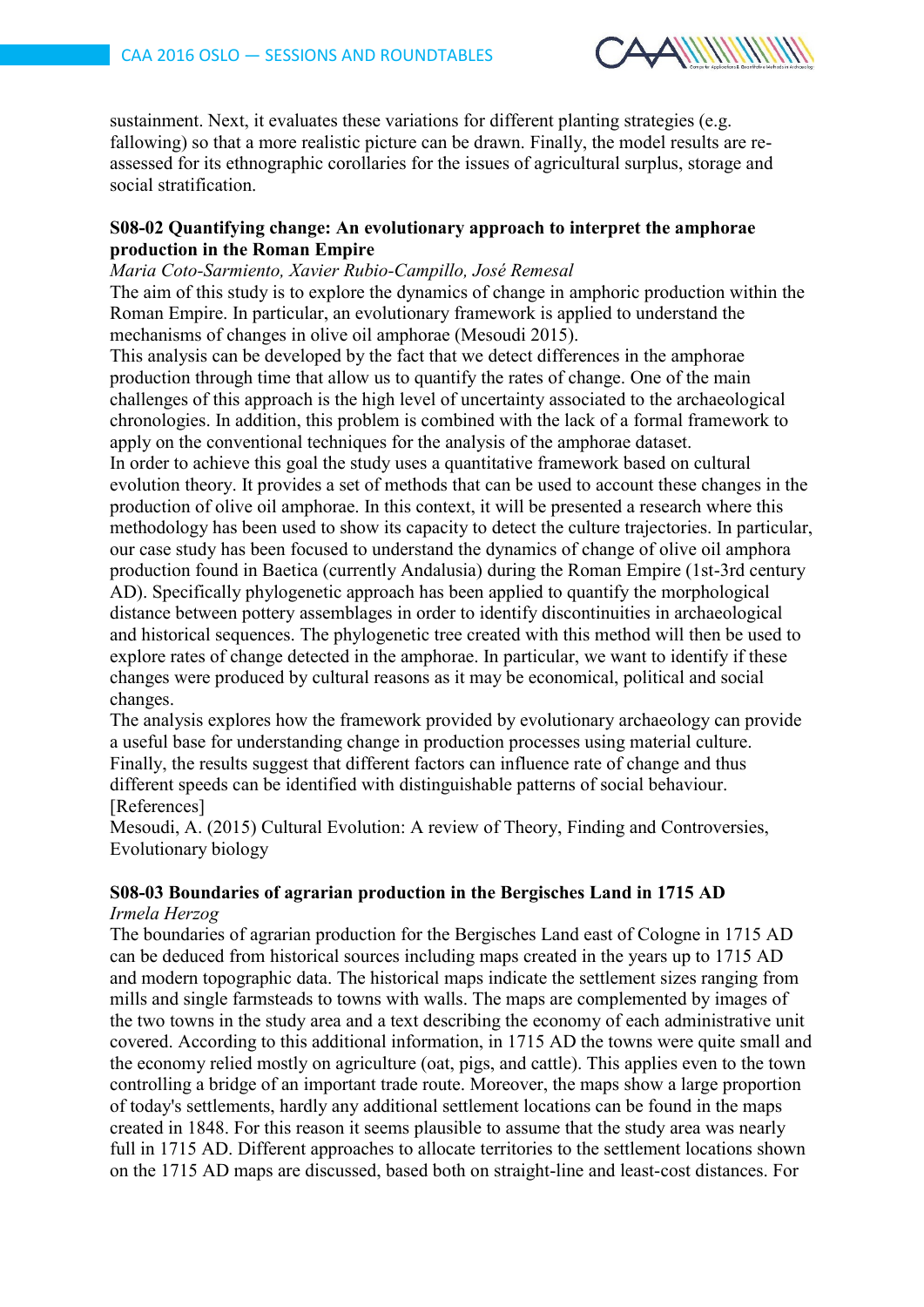

allocation methods ignoring the settlement size the quality of the result is assessed by checking the relationship between territory size and settlement size. The paper also presents approaches for predicting the location of patches where additional settlements were founded after 1715 AD.

#### **S08-04 Factors of production: Investigating land and labour as limiting factors in agricultural production in the Dutch Roman limes zone via agent-based modelling** *Jamie Joyce, Philip Verhagen*

In this paper, we investigate the role of land and labour availability in the rural economy of the Dutch Roman limes region via agent-based modelling. The availabilities of land and labour pose limits on agricultural production and are regarded in economics as two of the primary factors or inputs in the production process determining the quantity of output. Although recent research has now prompted a departure from the previously held view that surplus production in the region was not possible (see Kooistra et al. 2013; van Dinter et al. 2014), we still don't know how the shift from subsistence farming to surplus production occurred. The likely methods of surplus production undertaken by local farmers, the limiting factors in agricultural production within different temporal and geographic scales and possible mitigation strategies have hitherto only been dealt with in generalist terms. To investigate these topics, we have produced an agent-based model in NetLogo to simulate the rural economy of the region with land and labour costs as primary outputs. We have simulated methods and strategies in the three most significant elements of this economy: animal husbandry, arable farming and wood-fuel acquisition. By comparing the model results against archaeological data of the natural and cultural landscapes in the region, we are able to test the scenarios for plausibility. In addition, the model has enabled us to investigate the elements of the rural economy not only as separate activities but in combination, reflecting the mixed agriculture practiced in the region in this period. Lastly, we are able to simulate a dynamic economy both temporally and geographically by imposing on agents conditions known from the region. We present here therefore the initial results from the model and our conclusions in defining the limits of production in the Dutch Roman limes zone.

# **S08-05 Socio-economic analysis and GIS modelling: A pilot study from rural society in Northeastern Italy**

## *Monica De Cet*

Rural society from the second half of the XIX century CE in the mountain area of Northeastern Italy showed interesting dynamics of subsistence production. Products from land were one of the main sources of subsistence and cereals were largely consumed. This poster illustrates a pilot study of socio- economic analysis through GIS technology. It shows how a socio-economic approach, previously developed in De Cet, in press for the Mediterranean island of Menorca (Spain) can be reapplied in a mountain region. The study area is now the piedmont region of Alps, in the National Park of Dolomites-province of Belluno, Italy (Unesco site), characterized by an important natural and historic heritage. The geographical framework is a small scale area of around 150 hectares, nearby the city of Feltre and the chronology considers the second half of the XIX century CE.

This research illustrates the boundaries of subsistence production, where are involved the following variables: a. demographic sample (c. 1000 people), b. diet based on wheat and barley, c. rudimental technology, d. isolated mountain area, and d. political system focused on patriarchal structure. I illustrate the results as multi-scalar maps, where human exploitation of agrarian resources is observable. These outputs have been obtained from historical cadastral maps through spatial analysis techniques (e.g. Kernel densities) combined with palaeoagrarian calculations (e.g. cereal harvest per person). Maps have highlighted an economic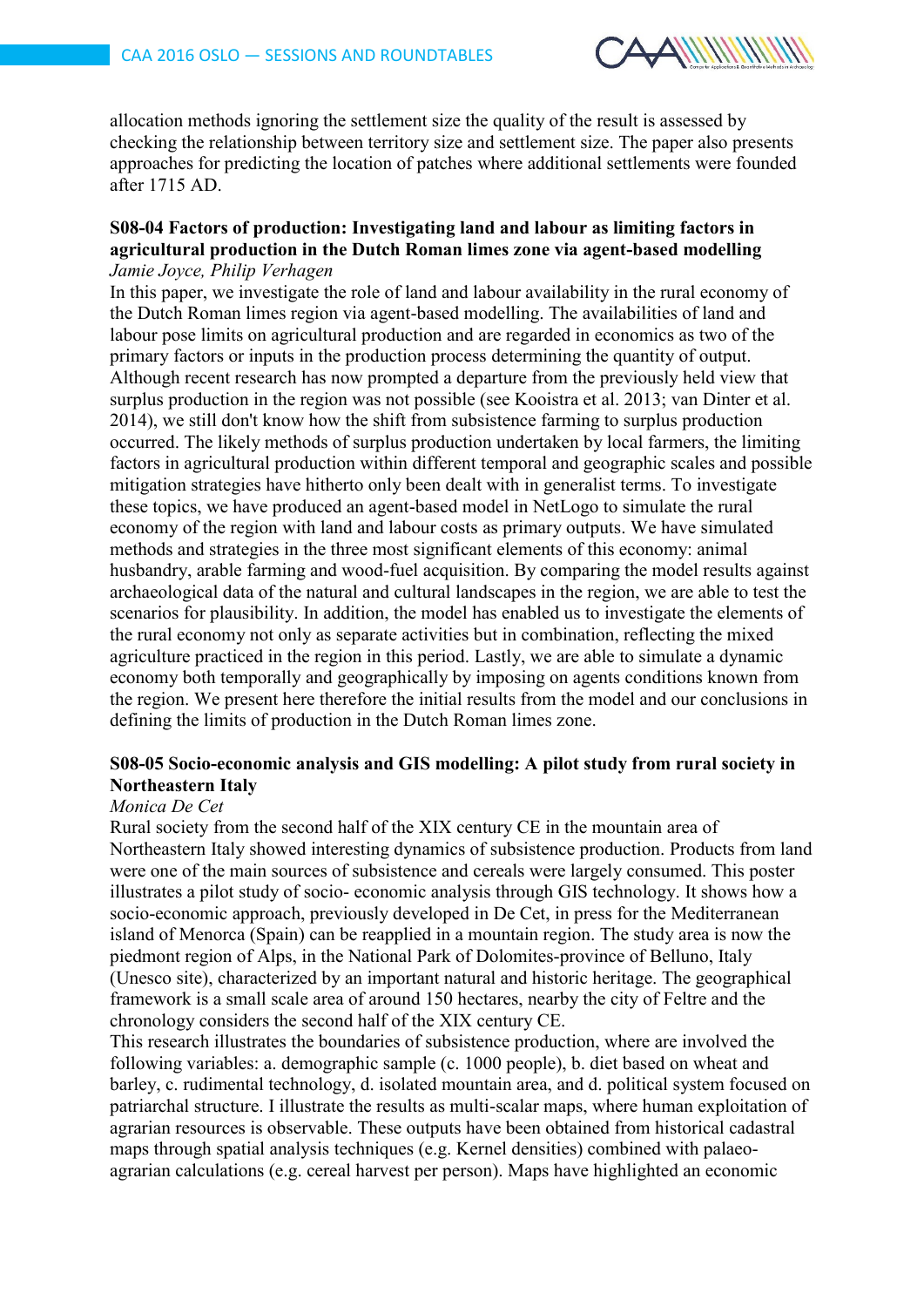

strategy with self-sufficient families, land fragmentation, and direct political control of farmers on land (De Cet, in press-b). In fact, historical sources point out the difficulty of finding a balance between available land, subsistence needs, and manpower. The final aim is to contribute to the discussion on the resolution of socio-economic results obtained using GISbased modelling, multiscalar approach, and ethnographic data.

### **S08-06 Co-evolution of culture and trade: Impact of cultural network topology on economic dynamics**

*Simon Carrignon, Jean-Marc Montanier, Jerome Michaud, Xavier Rubio-Campillo* Trace of the economic activity in the archaeological record are scarce which make the understanding of past economy difficult. Nowadays economic studies could bring new tools and models that could help to fill that gap, however such models badly incorporate cultural aspect of past society.

In this study we want to mix those approaches by mixing cultural and economical model to look at how the local cultural environment of individuals in a society could influence the global dynamics of the economy of this society.

To do so we use a trade model that has been shown to converge to an optimal market without central authority. In this model, individual have to trade a good they produce in order to get other goods they need, and can change their trading strategies by imitating the strategy of the most successful individuals.

In this previous model the cultural environment of the individual was made of every other agents in the system, i.e. all agents were able to know the success of all the other agents and imitate anyone of them. With this imitation mechanism and the simple trade system, all were quickly able to exchange the good they produce in a way that allows us to get the other goods, without the need of a central coordination.

In the current paper we want to study in what extend the capacity of this model to converge to an optimal and decentralized market depends on the properties of the cultural network of the individuals. To do so we change the cultural environment of the agents by creating a wide variety of different typologies of networks with different properties leading to different cultural environment. For each cultural environment, we then run simulations and observe and measure the properties of the resulting economic dynamics.

We thus aim to model the coevolution of both components (cultural and economic) and how different trade networks (based on knowledge of the Roman Empire) affect their dynamics. In coming study we hope to fruitfully apply this approach to evaluate the probability that this kind of economy evolved during the Roman Empire, using trade network reconstructed via Archaeological and Historical evidence.

#### **S08-07 Defining boundaries: A GIS-based approach to the Sardinian Bronze Age** *Francesca Cadeddu*

This paper introduces a spatial statistical analysis in a GIS environment on the settlement patterns of the Nuragic civilisation, a long-lasting culture that existed in Sardinia (Italy) from the Middle Bronze Age (ca. 1600 BC) to the First Iron Age (ca 800 BC). The aim is to perform a test of the major theory proposed by scholars concerning the Nuragic civilisation, the cantonal system theory, a hierarchical settlement organisation according to which, during the Bronze Age, Sardinia was divided in regional polities, partitioned in districts called cantoni. In this paper the focus will be especially on settlement patterns with the purpose to assess the existence of these polities finding their territorial boundaries, as a necessary first step for the reconstruction of the socio-economic context of the Nuragic civilisation. GIS and spatial statistical analyses (i.e. Thiessen Polygons and Viewshed Analysis) are used to examine a sample area, represented by the historical region of Gallura, located in the